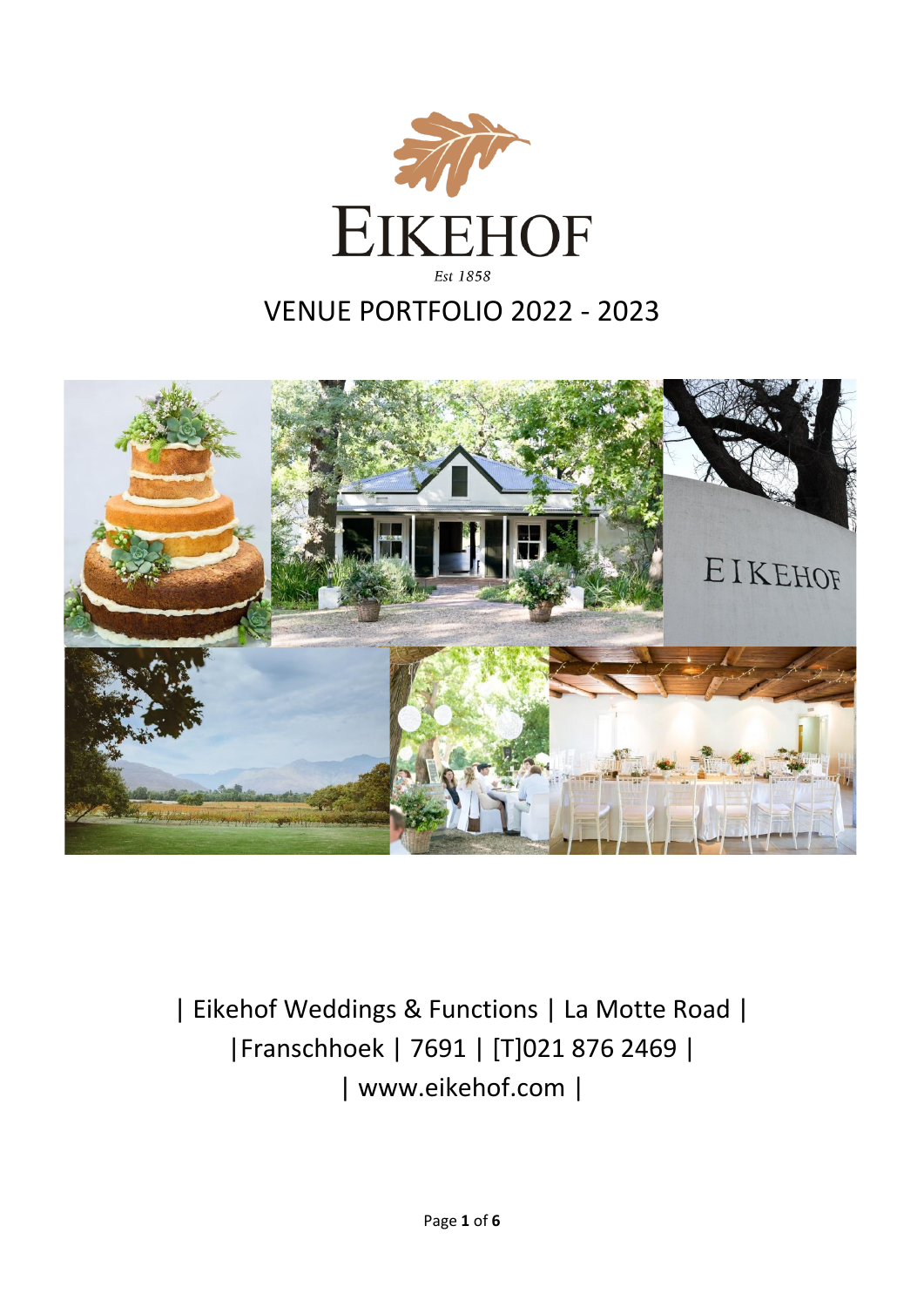Thank you for your enquiry.

It is our pleasure to introduce to you our Functions Venue. When planning an intimate wedding or a corporate function, Eikehof is the ideal setting for your event. Eikehof is situated in the beautiful Franschhoek winelands between vineyards. We strive to meet your unique requirements and will make every function an unforgettable memory.

We look forward to hosting you and your guests and will do our most to ensure you a stress free memorable day.

### **VENUE:**

There are **3 areas** included:

- 1. **Courtyard**  ideal for canapés/champagne
- 2. **Main building**, preferably for the reception (Maximum 75 guests)
- 3. **Outside lawn area** canapés/champagne, outside ceremony or picnics

# EIKEHOF VENUE FEE

**Venue fee ZAR 22 500 until end of 2022 ZAR 23 000 until end of 2023**

**\*Please note that the venue fee applies for a maximum of 75 guests.**

## **This fee includes:**

- The main building
- Spacious parking in front of the venue
- Courtyard
- Back lawn area
- 3 rustic long wooden tables (18-seating)
- 80 white plastic chairs
- 50 Grey Outdoor Chairs
- Cutlery
- Glassware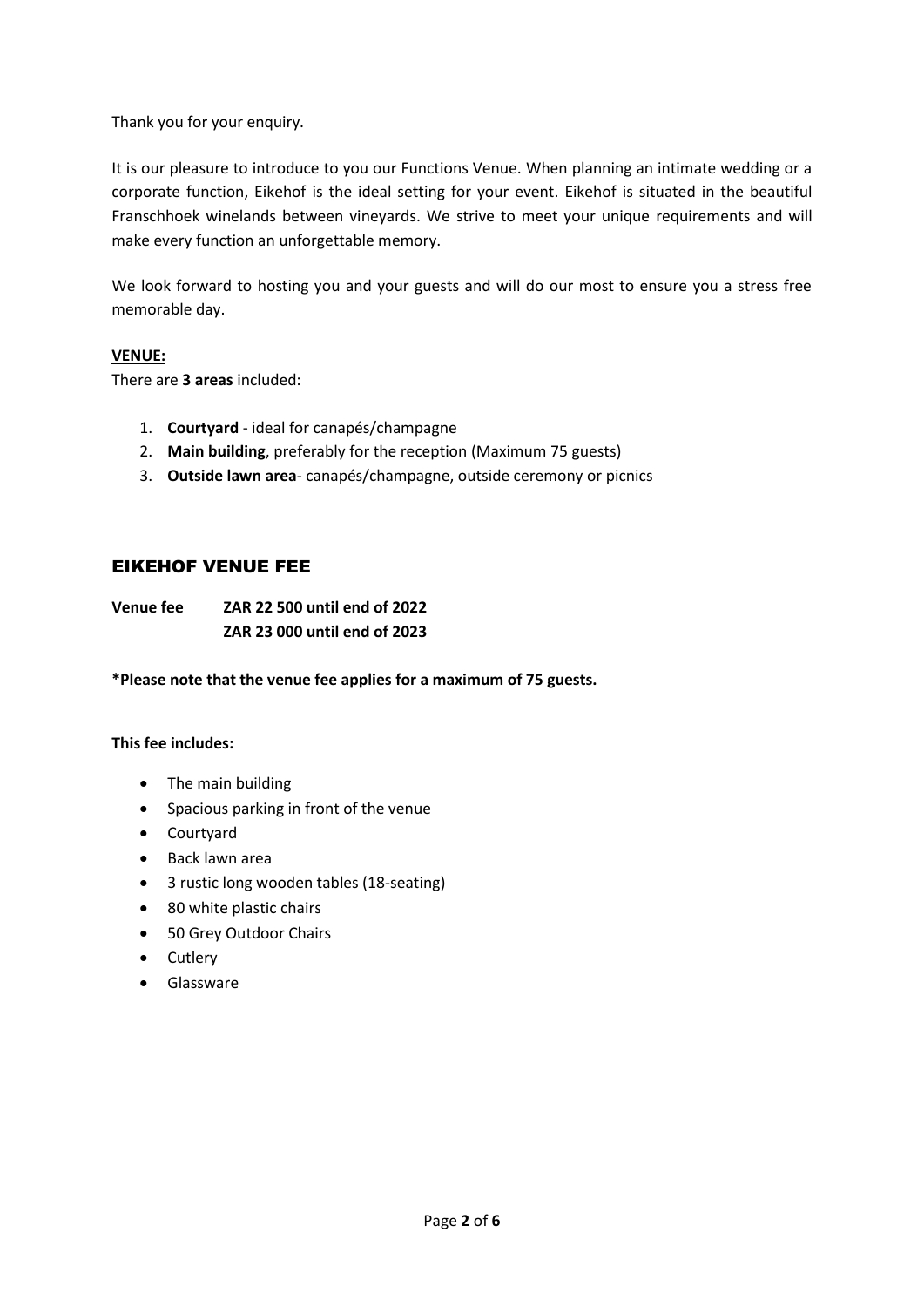## **Additional charges:**

- On-the-day wedding co-ordination R3 000
- Security (optional)
- Décor
- DJ

### **Extra venue fee**:

- Wedding ceremony @ R 1500.00
- Additional shed for any extra use @ R 1500.00
- Lawn in front of main house @ R1000.00

The main building comfortably accommodates up to a maximum of 75 guests, including floor space for dancing **inside** the building.

Tents can be set up on the lawn which is not included in the venue price. The open view of the vineyard and mountains are almost touchable from this area.

### **Once a date is provisionally booked:**

- A payment of **50% of the venue fee** is required **to secure the date**.
- The **remaining 50%** have to be **paid 2 weeks prior to the function date**.
- **In case of a cancellation no deposit will be refunded if cancellation takes place within 3 months prior to the function date.**
- The total cost for your wine and bar must also be settled on departure of the wedding couple/or person responsible on the night of the function date or within the following 48 hours if arranged beforehand.
- **All extra** drinks, extra purchases or rentals must also **be paid on the night of the function or within the next 48 hours after the wedding**. An invoice will be handed over accordingly.
- **Refundable deposit of R1000 is required**, this must be paid 2 weeks prior to function date.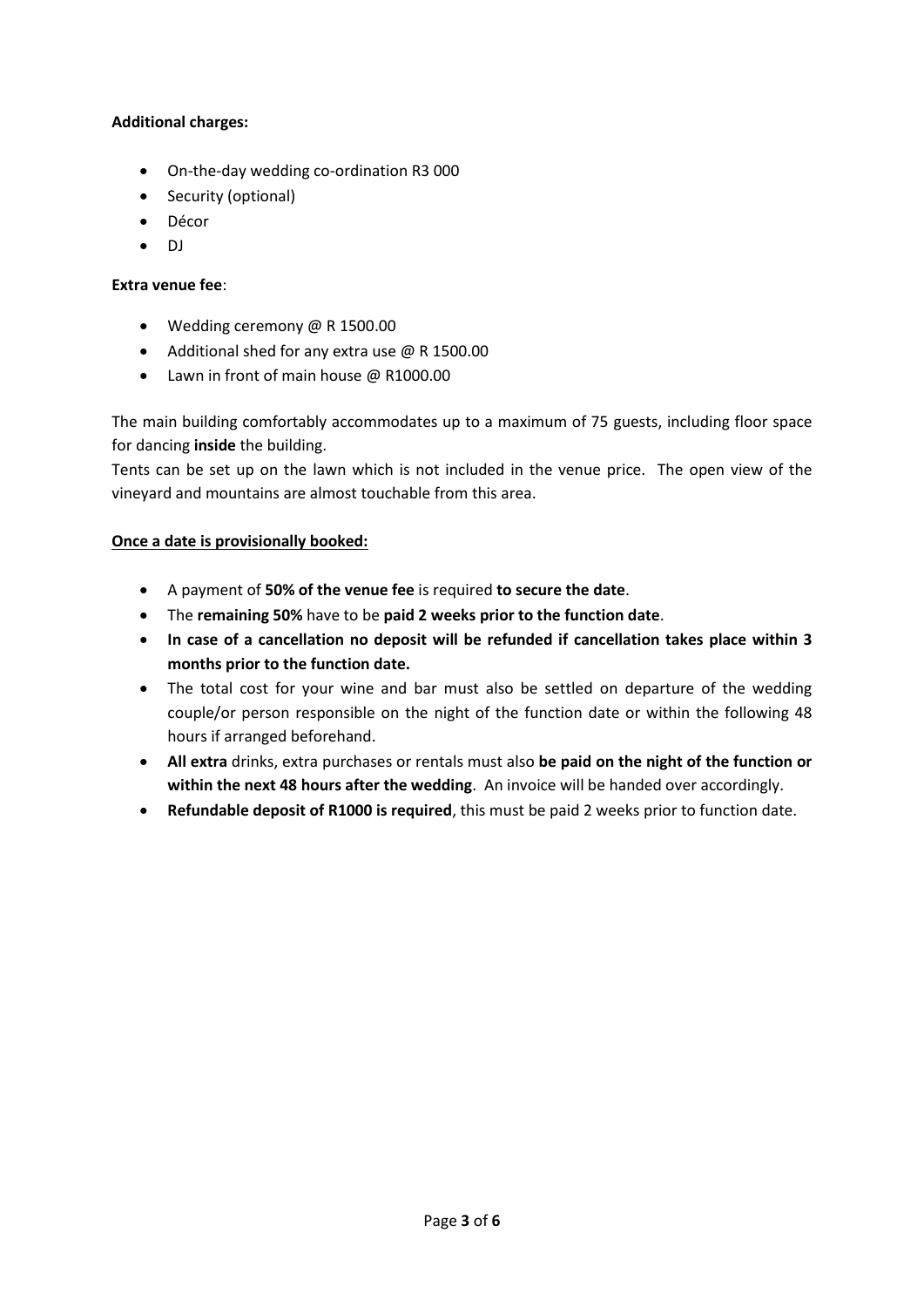## **SERVING MEALS:**

Your wedding meal will be served buffet style.

### **Menu:**

We will try and cater for your function according to all your specific needs (within the venue's capacity) or you can make use of an external caterer.

All menu discussions/arrangements must occur between you or your wedding planner. The wedding couple is responsible for all valuable information regarding special dietary requirement and allergies. This information must be handed to the caterer in writing.

**When making use of an external caterer, the food needs to be prepared off-site and merely kept hot and served at the Eikehof Venue. An external catering fee of R50 per person is applicable. This does not include Venue staff. The cleaning up of the venue and kitchen will also be the responsibility of your caterers.**

**The kitchen sinks may only be used for washing up glasses, outside sinks must be used at all times for any other dishes or cleaning purposes.**

### **WINE AND BAR:**

Eikehof offers a range for the most perfect wine & dine experience. (Feel free to arrange for a wine tasting)

### **Red wine:**

Shiraz 2016 **@ R130.00 per bottle** Merlot 2018 **@ R130.00 per bottle** Cabernet Sauvignon 2016 **@ R130.00 per bottle**

### **White wine:**

Sauvignon Blanc 2021 & Chardonnay 2021 & Rose 2021 **@ R95.00 per bottle** Semillon Sauvignon Blanc **@R130 per bottle**

### **Bar**: Fully Licenced

A cash bar is located in one corner of the venue and there are normally one or two helpful barmen in attendance **@ R600.** The bar will only be managed by the venue and will not be outsourced to the client, caterer or any other party involved. If an "open tab/capped bar" is run a cash deposit is required to cover the costs of drinks ordered by guests. The tab must be paid in full on the night of the function.

No other liquor may be brought onto Eikehof. Should you have any special bar and beverage requests, please contact Eikehof Venue.

**Wine other than Eikehof wines is charged @ R50.00 per bottle corkage. A maximum of 12 bottles of Champagne will be allowed at the wedding at no corkage. Champagne exceeding 12 bottles will be charged with a corkage fee of R 30.00 per bottle.**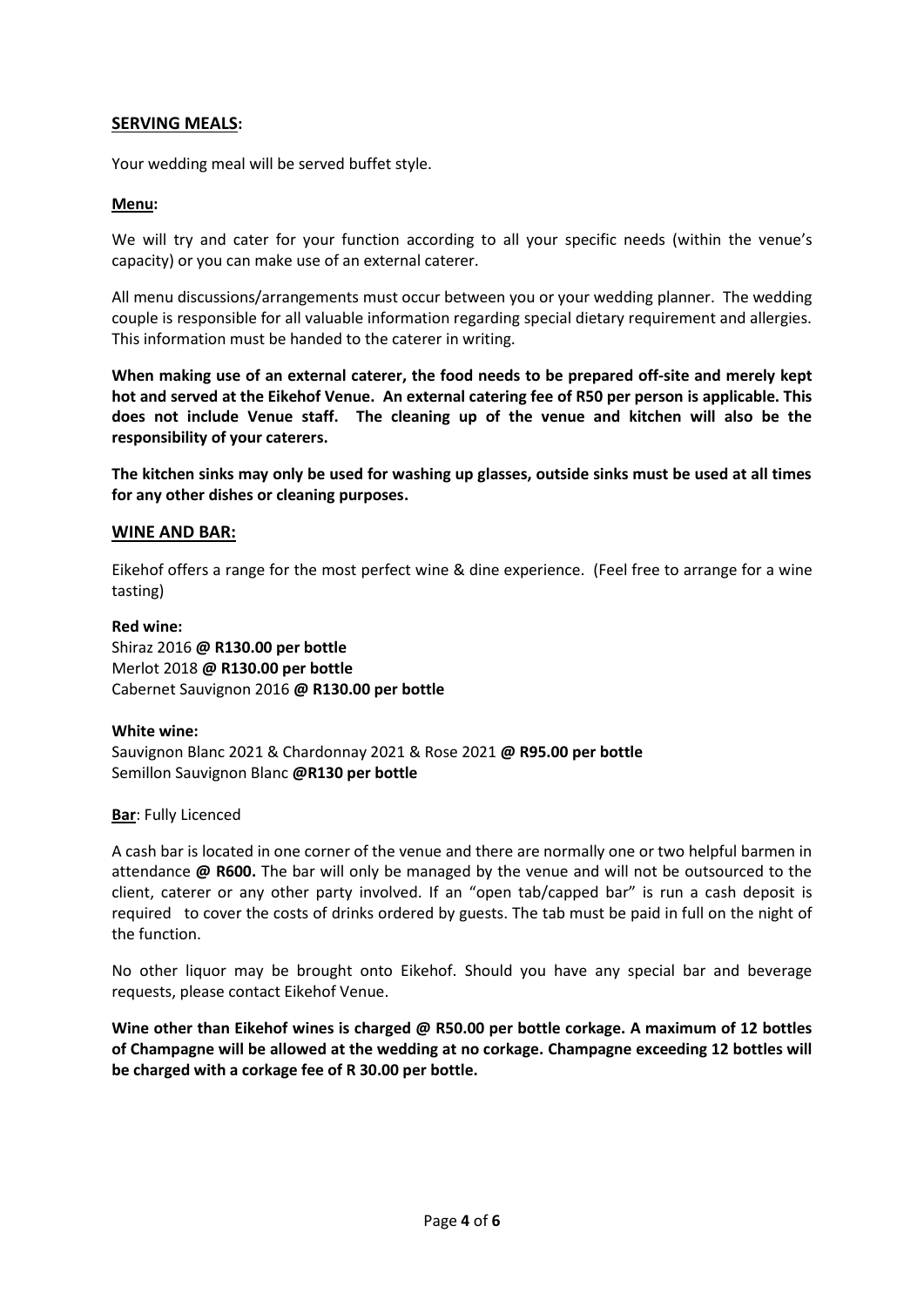## **Bar will be equipped with the following:**

- Coke, soda water, tonic water, lemonade, Dry lemon
- Brandy, Vodka, Gin, Whiskey
- Jagermeister, Tequila, Ponchos
- Castle Light, Windhoek Lager, Black Label, Hunters Dry, Savanna Light

You can also give us a list of your drinks preferences, to keep in mind.

### **BREAKAGES:**

No breakage deposit is required, however the client will be held liable for any damages and breakages (to furniture, utensils, glasses, crockery, cutlery, equipment and building) that may arise during the event.

## **DECOR:**

- You have to organize your own décor
- **Eikehof will not be held responsible for storage of goods.**
- **The venue must be cleared completely at 10h00 the day after the function date.**
- Flowers will be removed from the property the following day if no arrangements were made.
- You or your planner should be available for assistance/organising of the setup of the function a day before and also for the clearing a day after.

### **SMOKING:**

• NO smoking or vaping will be allowed inside the venue.

## **PARKING:**

Parking is at own risk. We suggest security in case of an evening function to patrol during the course of the function.

### **MUSIC AND SOUND:**

We provide a small sound system for light background music.

No heavy sound is allowed during the course of the function.

Communication between the DJ or band and you or your planner is very important as everything needs to be approved by the owners of Eikehof. The venue owners reserve the right to control the volume of the music.

### **Functions conclude at 24hOO.**

Doors will be closed at 24hOO. Light background music may continue within the enclosed area as guests leave.